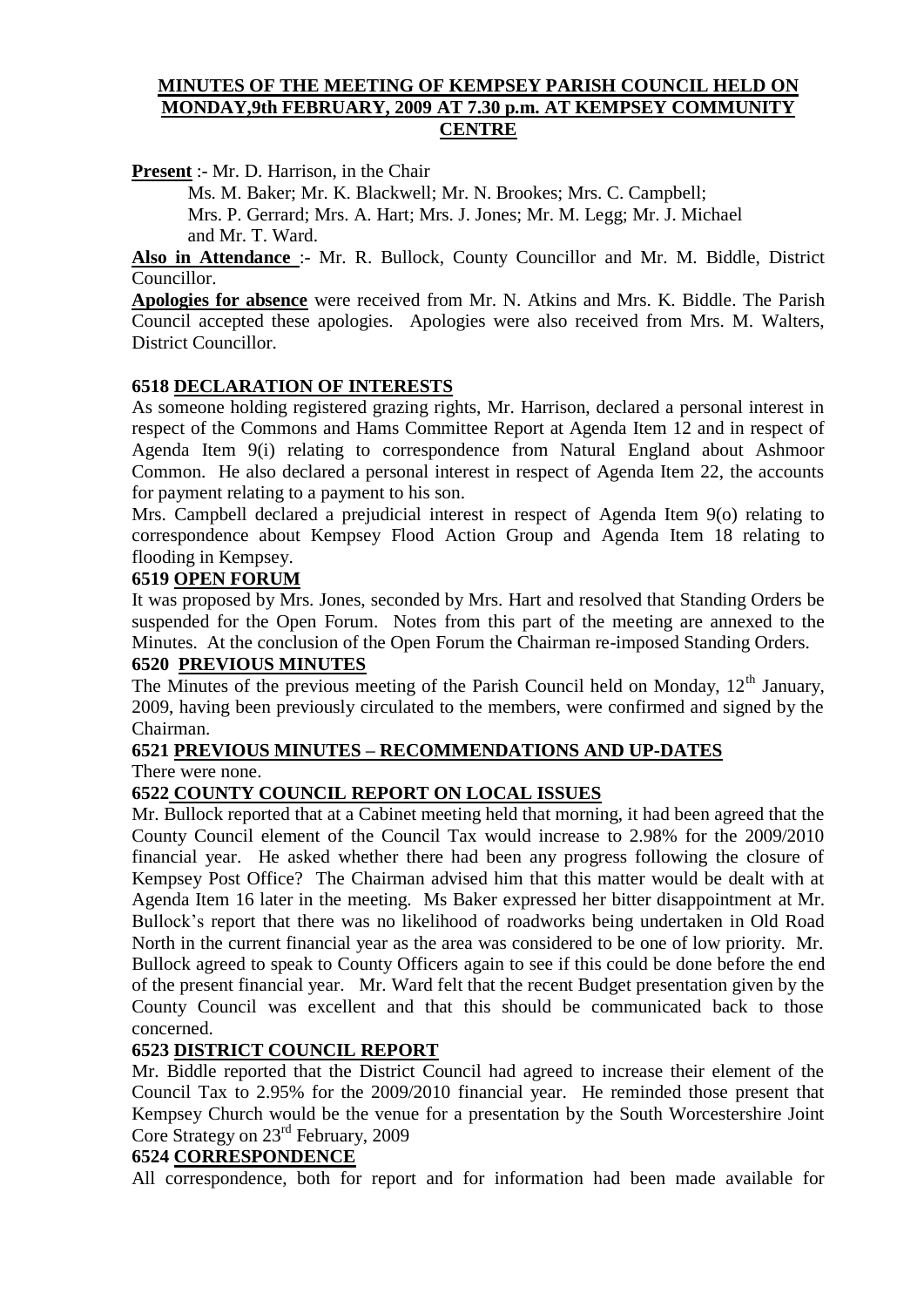inspection by Parish Council Members between 7.00 p.m. and 7.30 p.m.

(a) National Blood Service – Health & Safety re Sports Pavilion

The Parish Council resolved that Kempsey Sports Association should be asked to complete this questionnaire.

(d) Kempsey Tennis Club – Renovation of Court 3 – Access for Contractors

The Parish Council resolved that this matter should be referred to Kempsey Sports Association but with the stipulation that access must not be via the Playing Field.

(e) Mr. R. Bowley – Freedom of Information Act – Request for Commons and Hams Information re Receipts and Expenditure for 2007/2008

The Chairman reported that this information had already been sent to Mr. Bowley in order to meet the deadline imposed by the Freedom of Information Act.

(f) Mr. R. Bowley – Parish Council Comments to MHDC re Kerswell Green Planning Applications

The Parish Council noted that this was the fifth letter from Mr. Bowley on this particular matter. The Clerk was asked to advise him that the Parish Council considered that they had already answered his question in their four previous responses to his letters.

(h) WCC – Children and Young People's Strategic Partnership

This document was passed to Mrs. Gerrard.

(i) Natural England – Ashmoor Common – Assessment of Geological Interest

Mr. Harrison, the Chairman had previously declared an interest in this matter and left the room. The Chair was taken by Mr. Ward, the Vice-Chairman. Mr. Michael reported that he and the Clerk had held a meeting with representatives from Natural England and that an application was being prepared to enter into a new Stewardship Scheme.

(j) and (k) Mr. P. Jones and Mr. T. Dillinghan – Overhanging Hedge at Playing Field

The Parish Council agreed that a site meeting should be held with Messrs. Jones and Dillingham in the hope of resolving this matter.

(l) SWJCS – Workshop Events in the Area

The Parish Council noted that a meeting would take place in St. Mary's Church on 23<sup>rd</sup> February. Mr. Ward urged all Parish Council Members to attend.

(m) WCC – Parish Paths Partnership Scheme

The Clerk reported that it would not be necessary to complete the form as the Parish Council were not in the Parish Paths Scheme and did not have a Parish Paths Warden..

(o) Kempsey Flood Action Group – Two Parish Council Members to join Action Group

Mrs. Campbell had previously declared an interest in this matter and left the room. The Parish Council resolved to appoint Mrs. Campbell and Ms. Baker to serve as their representatives on the Kempsey Flood Action Group. The Clerk asked whether the Group could have use of the Parish Council's photocopier if they provided their own paper and paid the appropriate meterage fee? The Parish Council authorised this use.

(q) MHDC – Children & Young People's Seminar

Mrs. Gerrard agreed to represent the Parish Council at the seminar on  $27<sup>th</sup>$  February at Upton Rugby Club.

(s) Kempsey Youth Club – Kempsey Youth Centre

The Clerk was asked to inform the Youth Club that this was not a matter in which the Parish Council had any jurisdiction but was one for the trustees of the Youth Centre, to whom they should draw their concerns.

## **6525 ENVIRONMENT COMMITTEE**

(a) Tree Works at The Rocky

The Committee Chairman reported that following a site meeting with the District Council's Tree Officer, a new planning application had had to be submitted. The new specification meant that new estimates would have to be obtained for the new works. The Committee Chairman then reported that following a delegated decision, an overhanging tree at The Rocky which was considered to be a hazard had been removed at a cost of £80.00. The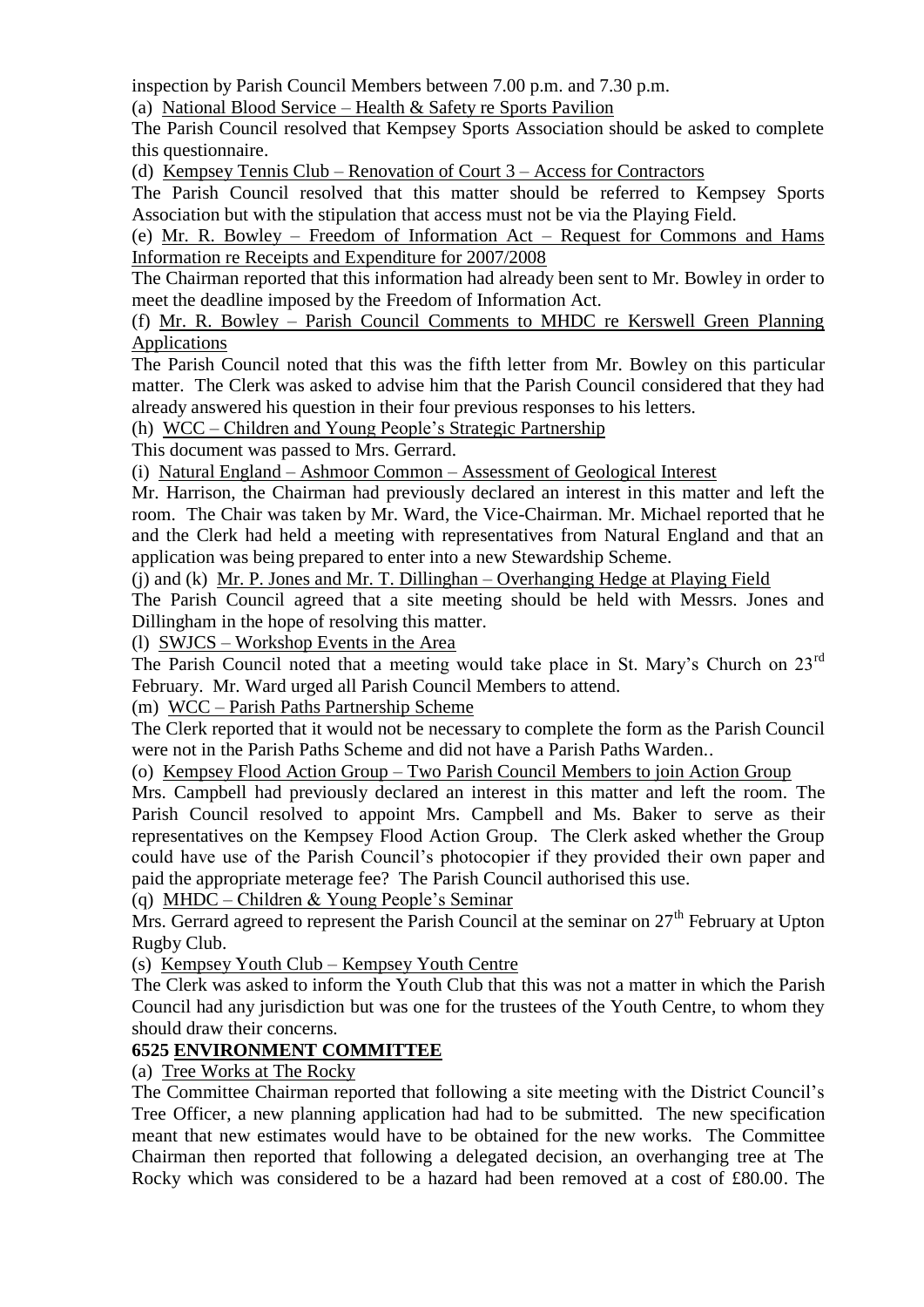Parish Council approved this expenditure.

(b) Notice Boards

The Committee Chairman referred to the comments made at the previous meeting about notices not sticking on the new boards. It was agreed to try using some borrowed magnets and, if they were successful, to consider purchasing some. It was also agreed to try putting sealant into the holes in the notice boards to prevent condensation and insects getting into them.

## **6526 PLANNING REPORT**

(a) Tree Preservation Orders

The Chairman reported on the consultation from the District Council about some trees at Kerswell Green being made subject to Tree Preservation Orders.

(b) Comments made to MHDC under Delegated Powers

MH 1961/08 – 10 Elgar Drive – Front and rear extensions (Full) – No objections

MH 038/09 – Severn Oaks, Oakfield Close – Change of use from office to ancillary residential use for live-in carer with side extension (Full) – No objections provided conditions are attached re ancillary use.

MH 036/09 – The Paddocks, Stonehall Common – Bedroom and en-suite extension (Full) – No objections

## **6527 COMMONS AND HAMS COMMITTEE REPORT**

Mr. Harrison, the Parish Council Chairman had previously declared an interest in this item and left the room. The Chair was then taken by Mr. Ward, the Parish Council Vice-Chairman. The Committee Chairman reported a site meeting would be held with residents at Kempsey Common for their final input on the Parish Council's proposals to install posts to prevent vehicular access to the grass areas in the vicinity of The Gurkha Knight. The Committee Chairman then reported that the hard access which had been installed across Normoor Common by Teal Turf blocked the roadside ditch and would need a culvert installing.

## **6528 ELECTION OF RECREATION COMMITTEE CHAIRMAN**

At the previous meeting, Mrs. Biddle had indicated that she wished to stand down as the Recreation Committee Chairman. The Chairman asked for nominations for this position. No single member felt able to take on this role which it was acknowledged could be timeconsuming and involve applying for grants etc. After a short discussion Mrs. Gerrard and Mrs. Campbell agreed to become joint Committee Chairmen, helping each other out. It was then formally proposed by Mrs. Jones, seconded by Mrs. Hart and unanimously agreed that Mrs. Gerrard and Mrs. Campbell should be elected as the Recreation Committee Chairmen.

## **6529 RECREATION COMMITTEE REPORT**

(a) Trees overhanging The Playing Field

The Parish Council resolved to hold a site meeting with Messrs. Jones and Dillingham

## **6530 COMMUNITY CENTRE COMMITTEE REPORT**

## (a) Royal Mail – use of Brick Building at Community Centre

The Committee Chairman reported that a new agreement would be needed for use of the brick building by Royal Mail.

#### (b) Repairs

The Committee Chairman reported that Mr. Kitching had completed the previously approved repairs, apart from the repair to the flat roof over the ladies toilets which had to wait for dry weather. Following the laying of the new floor tiles in the Foyer, he had been asked for an estimate to take a strip of the bottom of two doors and had quoted £7 each. This had been accepted by way of a delegated decision and the Parish Council formally authorised this additional expenditure.

#### **Notices**

The Committee Chairman reported that estimates had been obtained for the notices showing the location of the Parish Office etc. This matter was delegated to the Committee Chairman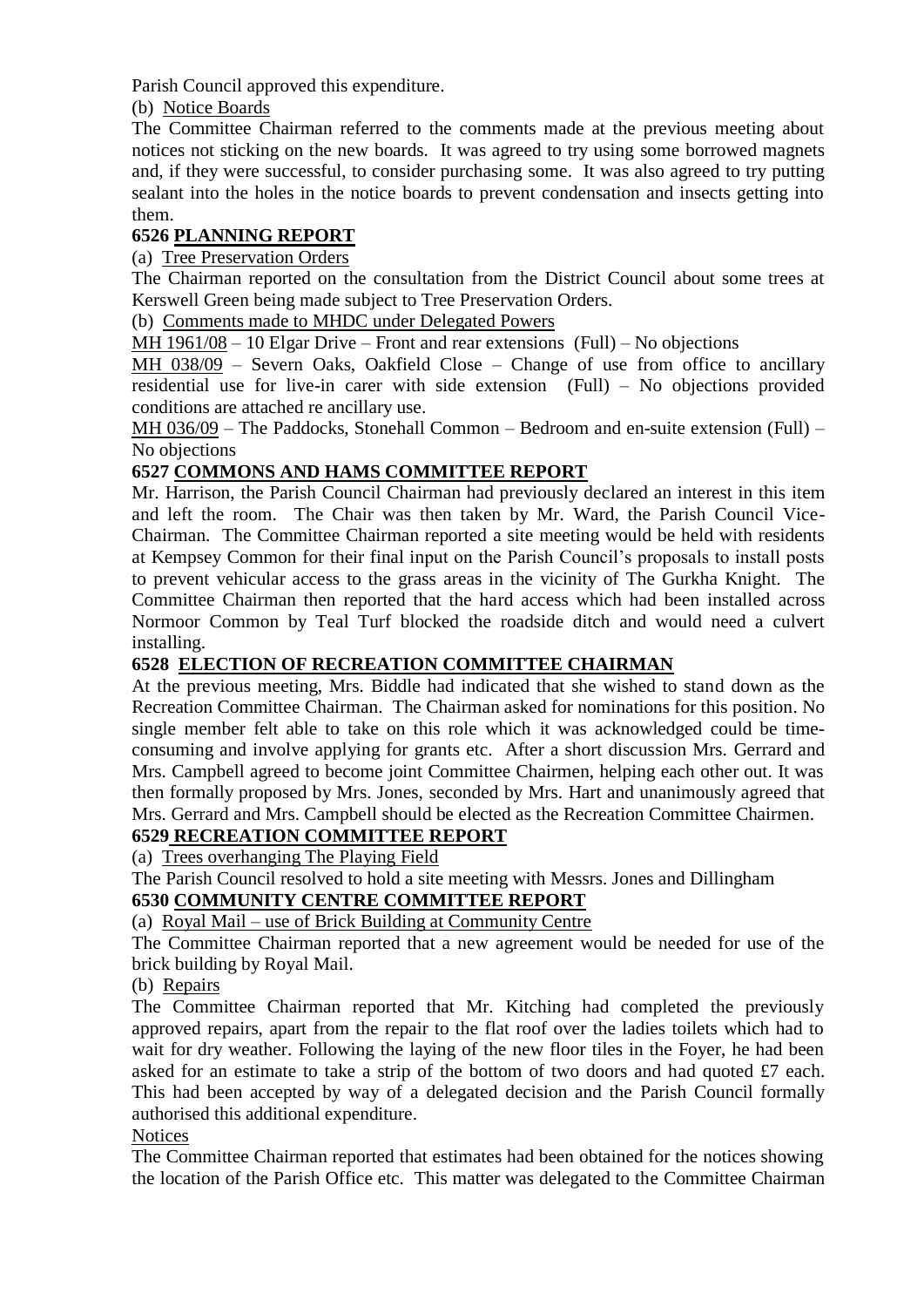and the Parish Council Chairman in consultation with the Clerk to compare the estimates and order the signs at a cost not to exceed £68.00 plus VAT

## **6531 KEMPSEY POST OFFICE**

The Chairman reported on the short meeting which had taken place with a representative from Royal Mail at which assurances had been given that every effort was being made to reopen a Post Office in Kempsey.

## **6532 HOUSING NEEDS SURVEY**

The Chairman reported that a meeting was supposed to be held with the Housing Enabling Officer the following morning. Unfortunately the three emails from the Parish Council had not received replies nor had the phone call from the Clerk.

## **6533 FLOODING IN KEMPSEY**

(a) Meeting Called by The Environment Agency

Mrs. Campbell had previously declared an interest in this matter and left the room. The Chairman reported on the meeting which the Environment Agency held in Church and also on the newly-formed FLAG group who were pressing the need for a flood alleviation scheme for Kempsey. Mr. Bullock, the County Councillor indicated that he was optimistic that the County Council would have funds available from September towards the proposed scheme.

(b) Update on Blocked Drains, Ditches and Road Flooding

The Chairman up-dated Members.

## **6534 ANNUAL NEWSLETTER**

This matter had been briefly discussed at the previous meeting and the Members had been asked to give some thought to the format and content of the Newsletter. It was agreed that it should be in a similar format to the previous year but with less writing, with more bullet points and some pictures.

## **6535 RECEIPTS & PAYMENTS/RECONCILIATION OF BALANCES TO 31/1/09**

The Clerk reported that the accounts up to the end of December, 2008 had been audited by Mr. Stokes, the Parish Council's Internal Auditor The receipts and payments/bank reconciliation to 31st January, 2009 had been previously circulated to the members. Copies of these documents are attached to the Signed Minutes.

## **6536 CONFIRMATION OF ACTION**

The Parish Council ratified payment of the following urgent accounts which had been made under delegated powers :-

Staff salaries for January as shown on the list circulated to Members and annexed to the Signed Minutes

Mrs. S. Cordell – Community Centre Cleaning – 29/12/08 to 19/1/09 - £153.00

BT – Office Phone - £108.73 (inc. £13.04 VAT) (Cost of calls - £15.26)

Security Care Ltd. – Pavilion Roller Shutter Doors - £558.90 (inc. £72.90 VAT)

## **6537 ACCOUNTS FOR PAYMENT**

Mr. Harrison, the Parish Council Chairman had previously declared an interest in the item relating to the payment to his son and left the room. The Chair was taken by Mr. Ward, the Vice-Chairman for this particular item.

The Parish Council resolved to authorise payment of the following accounts :-

Mrs. A.P. Halford - Petty Cash for January - £20.99

Bott (Plumbing Services) Ltd. – Unblock main sewer - £212.75 (inc. £27.75 VAT)

Mark Harrison – PAT Testing in Parish Office - £50.00

R.J. Stokes – Internal Audit for 2008/2009 - £200.00

David Walters – Community Centre – Emergency re-glazing - £55.00

The Chairman pointed out the need to review and up-date the list of contractors used by the Parish Council for emergency repairs.

## **THERE BEING NO FURTHER BUSINESS, THE CHAIRMAN DECLARED THE**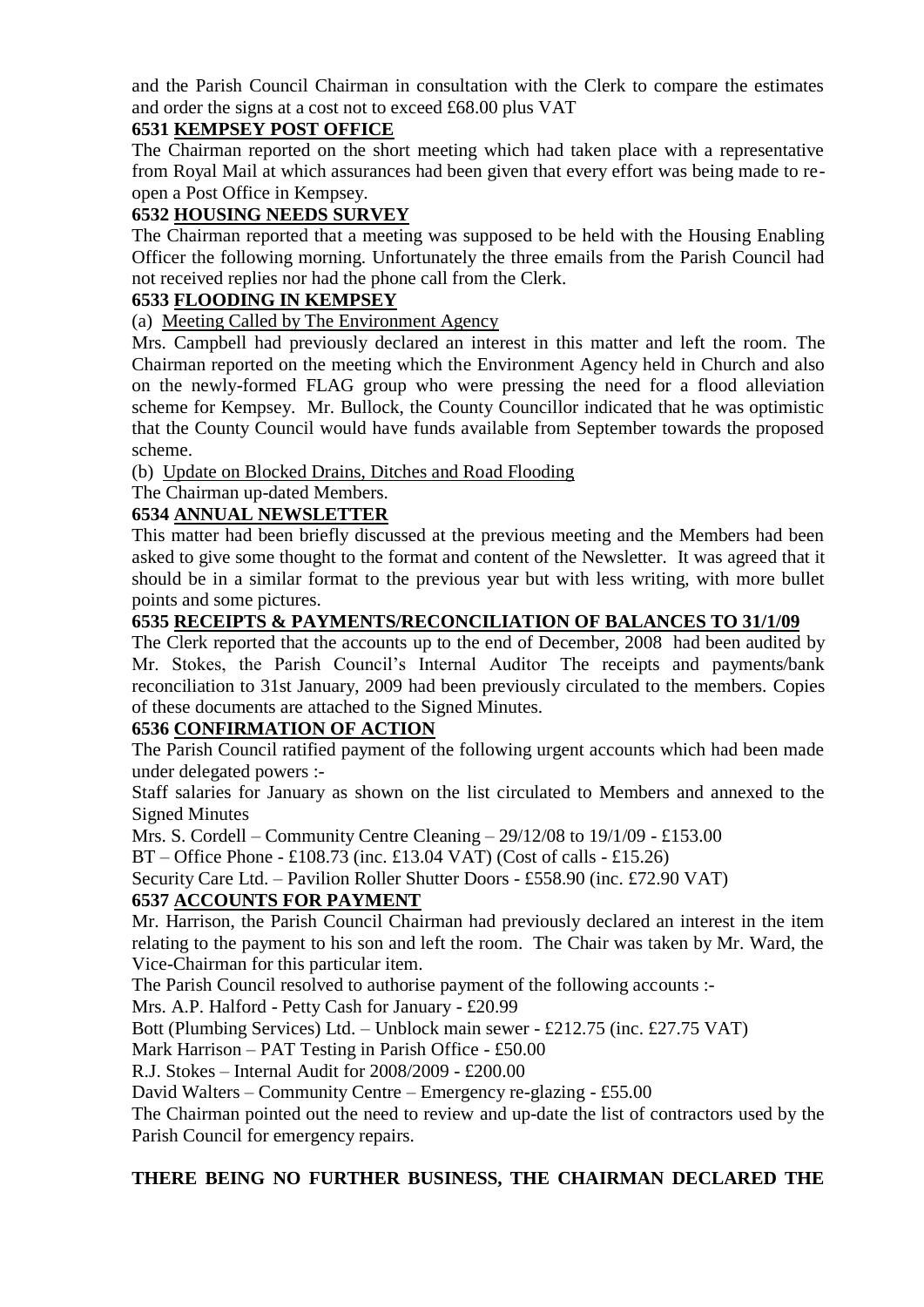# **MEETING CLOSED AT 9.17 p.m.**

Signed at the next ensuing meeting of Kempsey Parish Council

Chairman of such next ensuing meeting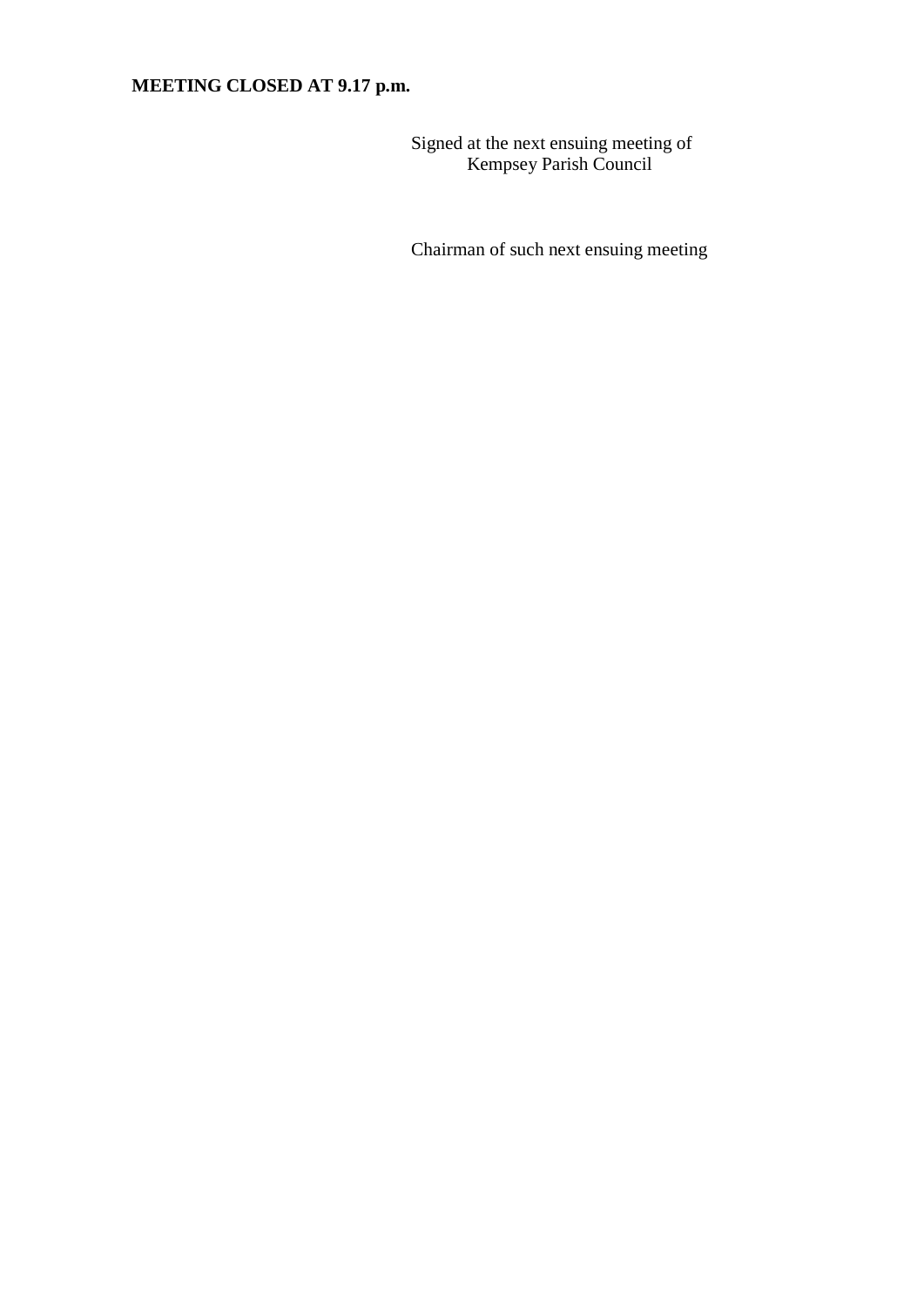# **OPEN FORUM**

## **9 TH FEBRUARY, 2009 PARISH COUNCIL MEETING**